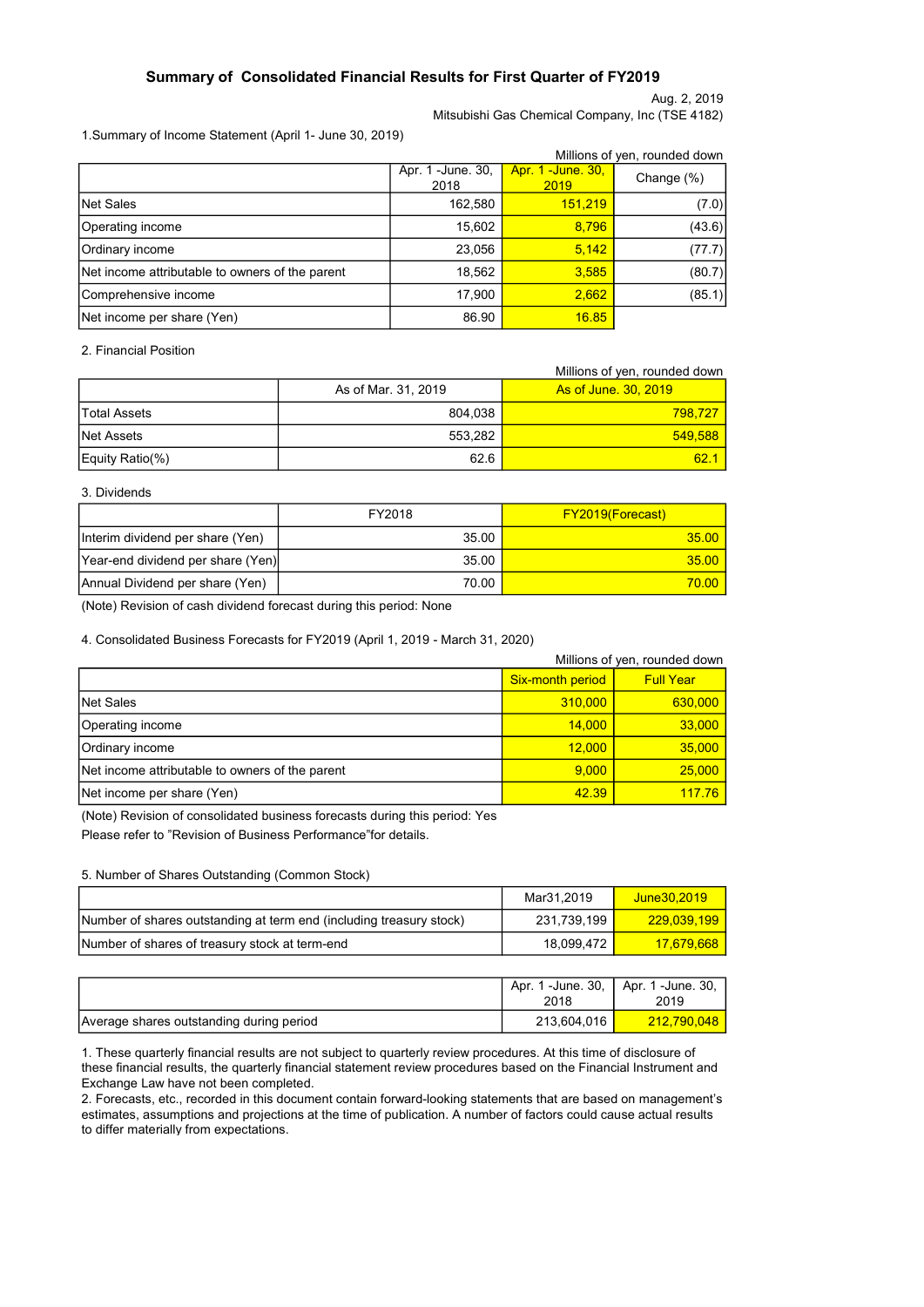# Consolidated Financial Statements

## 1. Consolidated Balance Sheets

|                                           |         | (Millions of yen, rounded down)          |
|-------------------------------------------|---------|------------------------------------------|
|                                           |         | As of Mar. 31, 2019 As of June. 30, 2019 |
| <b>ASSETS</b>                             |         |                                          |
| <b>Current assets</b>                     |         |                                          |
| Cash and deposits                         | 91,130  | 96,497                                   |
| Trade notes and accounts receivable       | 155,507 | 153,529                                  |
| Short-term investments securities         | 23      | 131                                      |
| Merchandise and finished goods            | 67,681  | 65,438                                   |
| Work in progress                          | 13,308  | 13,370                                   |
| Raw materials and supplies                | 38,262  | 37,461                                   |
| Other                                     | 13,965  | 15,491                                   |
| Allowance for doubtful accounts           | (1,033) | (1,059)                                  |
| <b>Total current assets</b>               | 378,845 | 380,860                                  |
| <b>Noncurrent assets</b>                  |         |                                          |
| Property, plant and equipment             |         |                                          |
| Buildings and structures, net             | 81,630  | 83,074                                   |
| Machinery, equipment and vehicles, net    | 78,700  | 78,973                                   |
| Other, net                                | 68,161  | 74,703                                   |
| Total property, plant and equipment       | 228,492 | 236,751                                  |
| Intangible assets                         |         |                                          |
| Goodwill                                  | 3,841   | 5,594                                    |
| Other                                     | 4,772   | 5,790                                    |
| <b>Total intangible assets</b>            | 8,614   | 11,385                                   |
| <b>Investments and other assets</b>       |         |                                          |
| Investment securities                     | 177,011 | 157,741                                  |
| Other                                     | 11,617  | 12,527                                   |
| Allowance for doubtful accounts           | (543)   | (538)                                    |
| <b>Total investments and other assets</b> | 188,086 | 169,730                                  |
| <b>Total noncurrent assets</b>            | 425,193 | 417,867                                  |
| <b>Total assets</b>                       | 804,038 | 798,727                                  |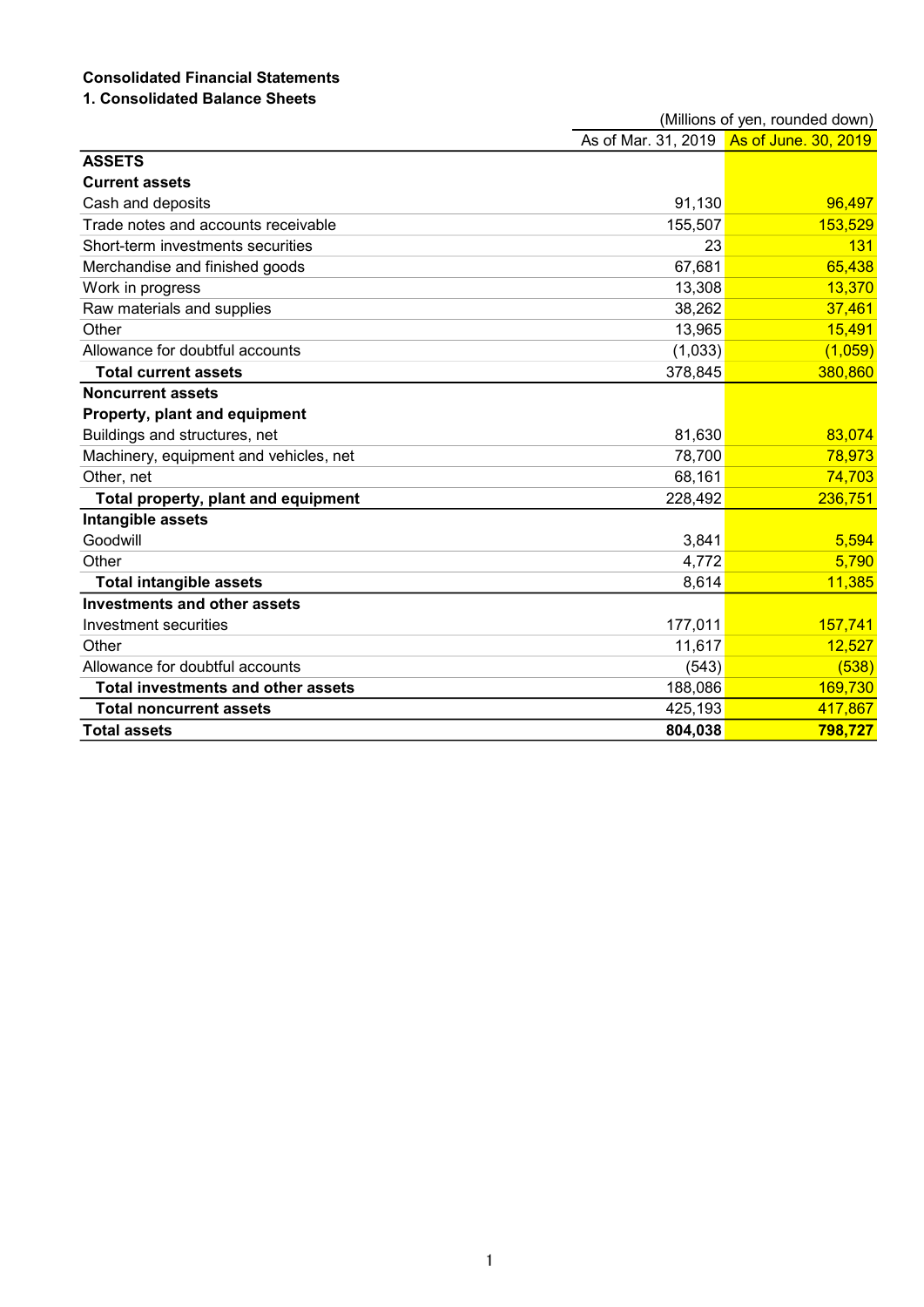# Consolidated Balance Sheets (continued)

|                                                       |          | (Millions of yen, rounded down)          |
|-------------------------------------------------------|----------|------------------------------------------|
|                                                       |          | As of Mar. 31, 2019 As of June. 30, 2019 |
| <b>LIABILITIES</b>                                    |          |                                          |
| <b>Current liabilities</b>                            |          |                                          |
| Trade notes and accounts payable                      | 80,089   | 78,739                                   |
| Short-term loans payable                              | 58,749   | 59,372                                   |
| Income taxes payable                                  | 3,439    | 1,505                                    |
| Provision                                             | 6,213    | 3,304                                    |
| Asset retirement obligations                          | 113      | 113                                      |
| Other                                                 | 39,814   | 42,483                                   |
| <b>Total current liabilities</b>                      | 188,420  | 185,519                                  |
| <b>Noncurrent liabilities</b>                         |          |                                          |
| Bonds payable                                         | 10,000   | 10,000                                   |
| Long-term loans payable                               | 26,615   | 25,447                                   |
| Provision                                             | 4,169    | 4,100                                    |
| Projected benefit obligations                         | 5,247    | 5,890                                    |
| Asset retirement obligations                          | 2,324    | 3,505                                    |
| Other                                                 | 13,978   | 14,676                                   |
| <b>Total noncurrent liabilities</b>                   | 62,336   | 63,620                                   |
| <b>Total liabilities</b>                              | 250,756  | 249,139                                  |
| <b>NET ASSETS</b>                                     |          |                                          |
| Shareholders' equity                                  |          |                                          |
| Capital stock                                         | 41,970   | 41,970                                   |
| Capital surplus                                       | 34,298   | 34,245                                   |
| Retained earnings                                     | 439,080  | 433,516                                  |
| Treasury stock                                        | (19,930) | (20, 054)                                |
| <b>Total shareholders' equity</b>                     | 495,418  | 489,677                                  |
| Accumulated other comprehensive income                |          |                                          |
| Valuation difference on available-for-sale securities | 13,023   | 10,984                                   |
| Deferred gains or losses on hedges                    | 1        | (11)                                     |
| Revaluation reserve for land                          | 222      | 184                                      |
| Foreign currency translation adjustment               | (6, 327) | (5, 422)                                 |
| Remeasurements of defined benefit plans               | 623      | 255                                      |
| Total accumulated other comprehensive                 | 7,542    | 5,989                                    |
| Non controlling interest                              | 50,321   | 53,921                                   |
| <b>Total net assets</b>                               | 553,282  | 549,588                                  |
| <b>Total liabilities and net assets</b>               | 804,038  | 798,727                                  |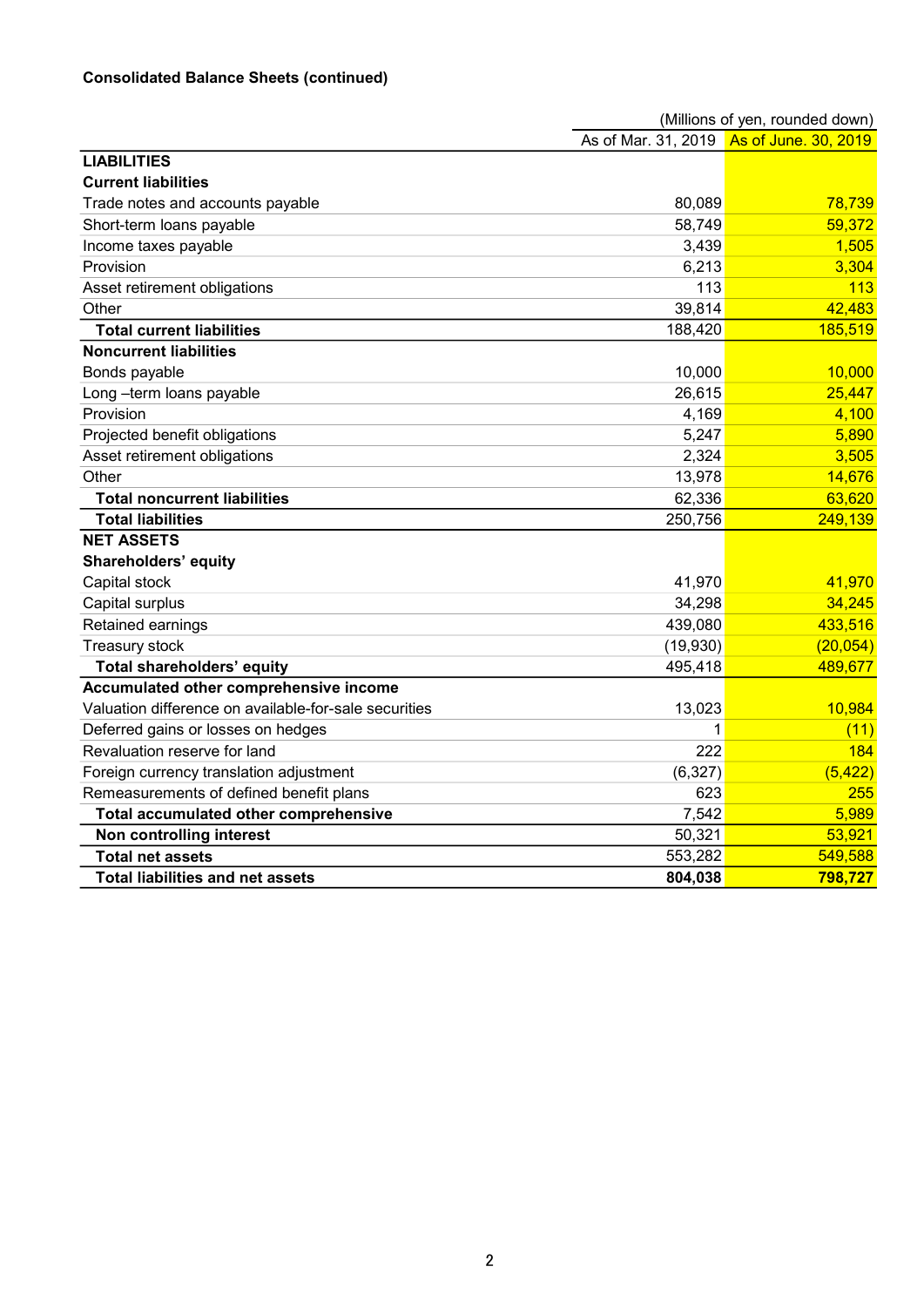## 2. Consolidated Statements of Income

|                                                             |                                     | (Millions of yen, rounded down) |
|-------------------------------------------------------------|-------------------------------------|---------------------------------|
|                                                             | Apr. 1 -June. 30, Apr. 1 -June. 30, |                                 |
|                                                             | 2018                                | 2019                            |
| Net sales                                                   | 162,580                             | 151,219                         |
| Cost of sales                                               | 123,839                             | 118,676                         |
| Gross profit                                                | 38,741                              | 32,542                          |
| Selling, general and administrative expenses                | 23,139                              | 23,746                          |
| Operating income                                            | 15,602                              | 8,796                           |
| Non-operating income                                        |                                     |                                 |
| Interest income                                             | 133                                 | 149                             |
| Dividend income                                             | 1,195                               | 1,226                           |
| Equity in earnings of affiliates                            | 7,087                               |                                 |
| Other                                                       | 993                                 | 757                             |
| Total non-operating income                                  | 9,409                               | 2,132                           |
| <b>Non-operating expenses</b>                               |                                     |                                 |
| Interest expense                                            | 281                                 | 234                             |
| Personnel expenses for seconded employees                   | 524                                 | 521                             |
| Rent expenses                                               | 408                                 | 384                             |
| Foreign exchange losses                                     | 404                                 | 512                             |
| Share of loss of entities accounted for using equity method |                                     | 3,685                           |
| Other                                                       | 336                                 | 446                             |
| Total non-operating expenses                                | 1,955                               | 5,786                           |
| Ordinary income                                             | 23,056                              | 5,142                           |
| <b>Extraordinary income</b>                                 |                                     |                                 |
| Gain on step acquisitions                                   |                                     | 1,016                           |
| Gain on sales of investment securities                      | 100                                 | 967                             |
| Compensation received                                       |                                     | 564                             |
| Gain on sales of non-current assets                         | 714                                 |                                 |
| Total extraordinary income                                  | 814                                 | 2,548                           |
| <b>Extraordinary losses</b>                                 |                                     |                                 |
| Loss on valuation of investment securities                  | 361                                 |                                 |
| Provision for loss on guarantees                            | 288                                 |                                 |
| <b>Total extraordinary losses</b>                           | 650                                 |                                 |
| Income before income taxes, etc.                            | 23,220                              | 7,691                           |
| Income taxes, etc.                                          | 3,566                               | 3,263                           |
| Net income                                                  | 19,654                              | 4,428                           |
| Net income attributable to non-controlling interests        | 1,091                               | 842                             |
| Net income attributable to owners of the parent             | 18,562                              | 3,585                           |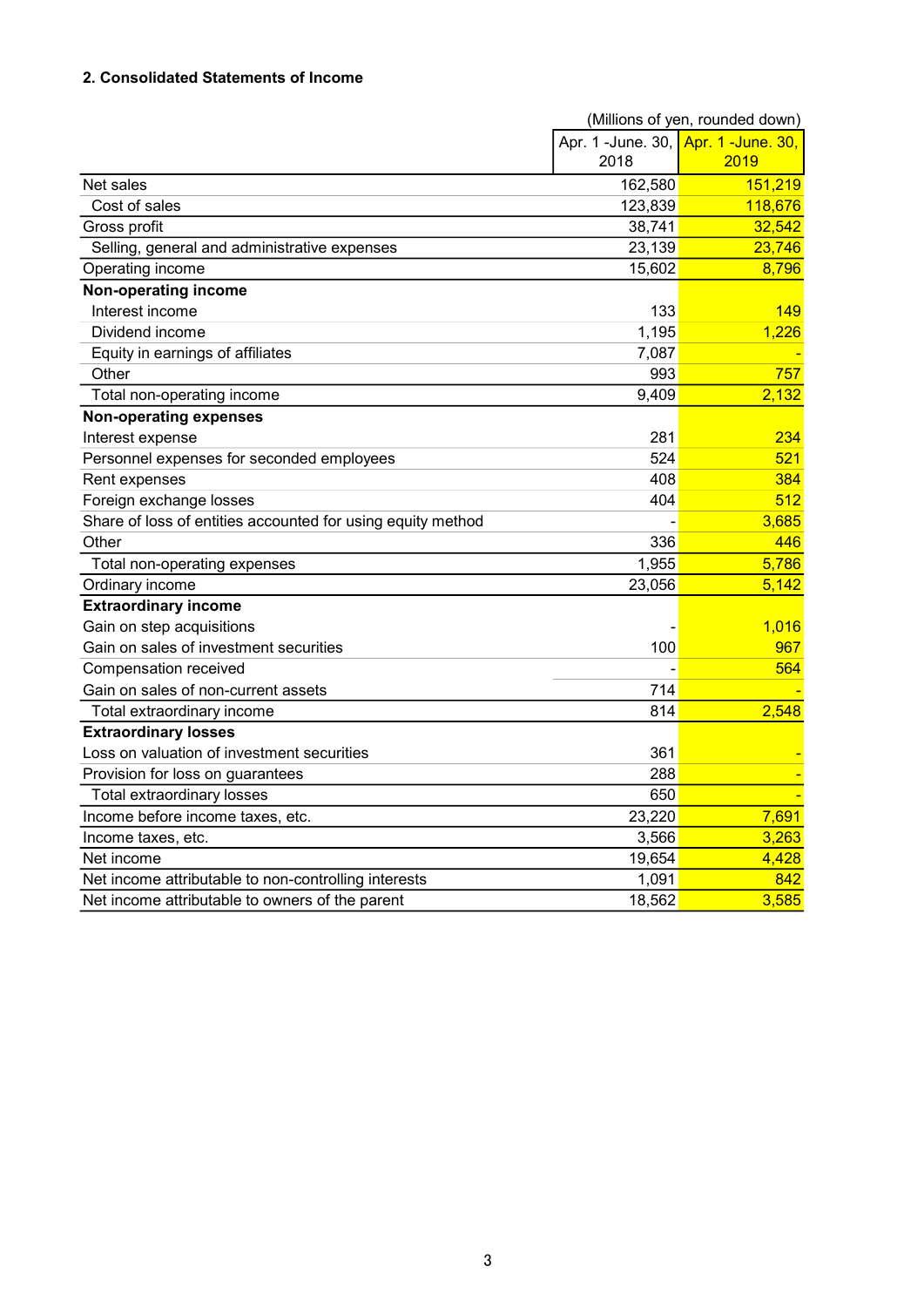## (Consolidated Statements of Comprehensive Income)

|                                                                                     |         | (Millions of yen, rounded down)             |
|-------------------------------------------------------------------------------------|---------|---------------------------------------------|
|                                                                                     | 2018    | Apr. 1 -June. 30, Apr. 1 -June. 30,<br>2019 |
| Net income                                                                          | 19,654  | 4,428                                       |
| Other comprehensive Income                                                          |         |                                             |
| Valuation difference on available-for-sale securities                               | (310)   | (2,006)                                     |
| Deferred gains or losses on hedges                                                  | (4)     | (13)                                        |
| Foreign currency statements translation adjustment                                  | (2,376) | (1, 535)                                    |
| Remeasurements of defined benefit plans                                             | (169)   | (92)                                        |
| Share of other comprehensive income of associates accounted for using equity method | 1,107   | 1,882                                       |
| Total other comprehensive Income                                                    | (1,754) | (1,765)                                     |
| Comprehensive income                                                                | 17,900  | 2,662                                       |
| Comprehensive income attributable to owners of the parent                           | 17,977  | 2,086                                       |
| Comprehensive income attributable to non-controlling interests                      | (77)    | 575                                         |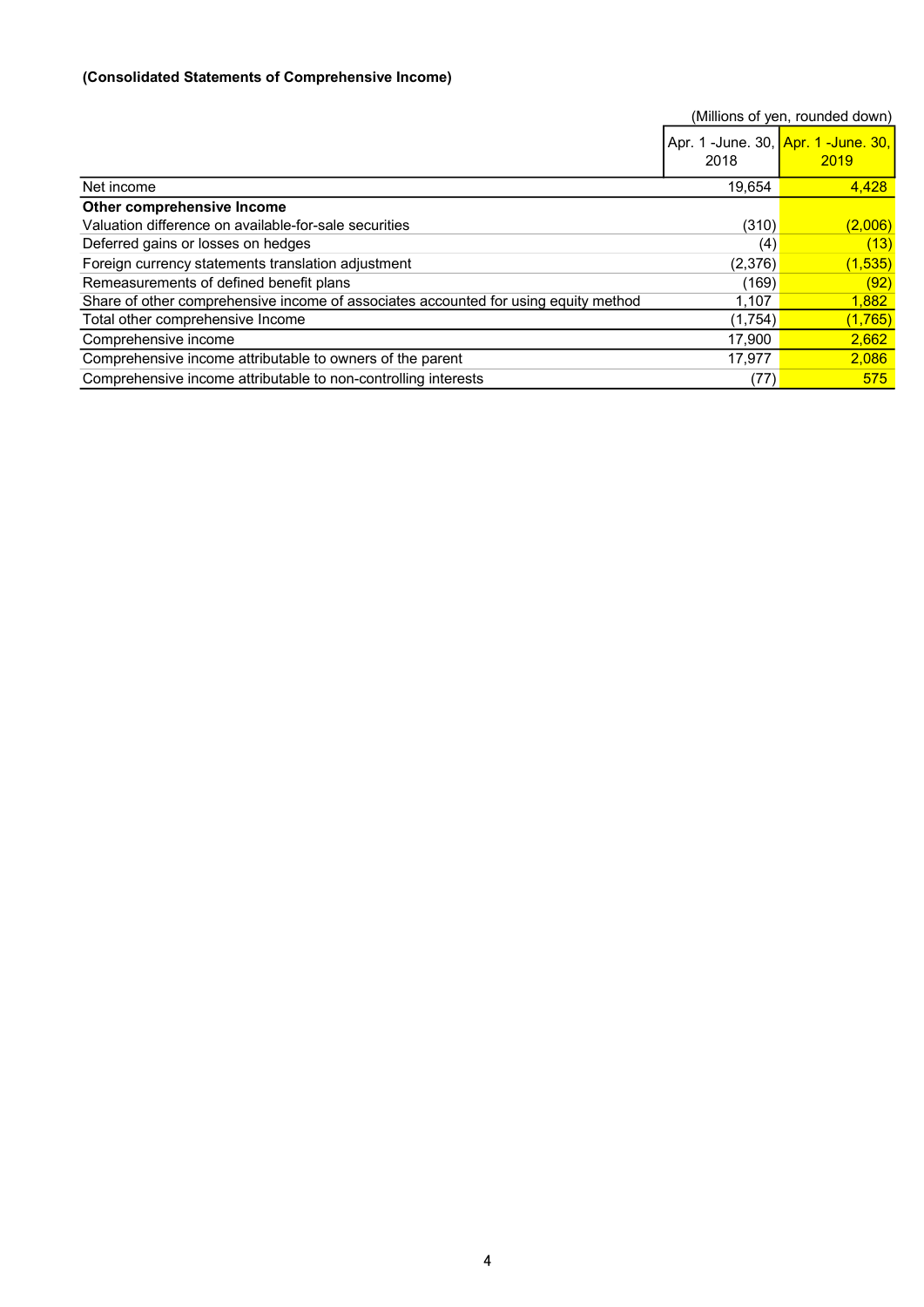#### 3.Segment Information

|                        |                                                  |                 |         |         |        |        |        | (Billions of yen, rounded down) |           |                                                                                             |                        |
|------------------------|--------------------------------------------------|-----------------|---------|---------|--------|--------|--------|---------------------------------|-----------|---------------------------------------------------------------------------------------------|------------------------|
|                        |                                                  |                 | FY 2018 | FY 2019 |        |        |        | FY2018                          | FY 2019   |                                                                                             |                        |
|                        |                                                  |                 | 1Q      | 1Q      |        | Change |        | Full Year                       | Full Year |                                                                                             |                        |
|                        |                                                  |                 |         |         |        |        |        | Result                          | Forecast  |                                                                                             |                        |
| Net sales              |                                                  |                 |         | 162.5   | 151.2  | (11.3) |        | 648.9                           | 630.0     |                                                                                             |                        |
|                        | Natural Gas Chemicals                            |                 |         | 43.8    | 39.1   | (4.6)  |        | 188.3                           | 168.5     |                                                                                             |                        |
|                        | <b>Aromatic Chemicals</b>                        |                 |         | 53.8    | 51.2   | (2.6)  |        | 211.7                           | 207.6     |                                                                                             |                        |
|                        | <b>Specialty Chemicals</b>                       |                 |         | 53.7    | 49.6   | (4.0)  |        | 205.7                           | 209.5     |                                                                                             |                        |
|                        | Information and Advanced Materials               |                 |         | 13.5    | 13.3   | (0.2)  |        | 51.9                            | 52.0      |                                                                                             |                        |
|                        | Other and Adjustment                             |                 |         | (2.4)   | (2.1)  | 0.3    |        | (8.7)                           |           | (7.7)                                                                                       |                        |
|                        | Operating income (loss)                          |                 |         | 15.6    | 8.7    | (6.8)  |        | 41.3                            | 33.0      |                                                                                             |                        |
|                        | Natural Gas Chemicals                            |                 |         | 0.9     | 0.1    | (0.8)  |        | 3.3                             |           | 3.1                                                                                         |                        |
|                        | <b>Aromatic Chemicals</b>                        |                 |         | 5.5     | 3.8    | (1.7)  |        | 14.6                            | 14.2      |                                                                                             |                        |
|                        | <b>Specialty Chemicals</b>                       |                 |         | 8.3     | 4.2    | (4.0)  |        | 21.2                            | 15.0      |                                                                                             |                        |
|                        | Information and Advanced Materials               |                 |         | 1.4     | 1.2    | (0.1)  |        | 3.9                             |           | 3.6                                                                                         |                        |
|                        | Other and Adjustment                             |                 |         | (0.6)   | (0.7)  |        | (0)    | (1.8)                           |           | (3.0)                                                                                       |                        |
| Non-operating profit   |                                                  |                 |         | 7.4     | (3.6)  | (11.1) |        | 27.8                            |           | 2.0                                                                                         |                        |
| Ordinary income        |                                                  |                 |         | 23.0    | 5.1    | (17.9) |        | 69.1                            | 35.0      |                                                                                             |                        |
|                        | <b>Natural Gas Chemicals</b>                     |                 |         | 5.5     | (4.4)  | (9.9)  |        | 22.6                            |           | $0.5\,$                                                                                     |                        |
|                        | <b>Aromatic Chemicals</b>                        |                 |         | 5.4     | 3.6    | (1.7)  |        | 13.9                            | 13.3      |                                                                                             |                        |
|                        | <b>Specialty Chemicals</b>                       |                 |         | 10.4    | 5.1    | (5.2)  |        | 28.2                            | 19.2      |                                                                                             |                        |
|                        | Information and Advanced Materials               |                 |         | 1.6     | 1.3    | (0.2)  |        | 4.4                             |           | 3.7                                                                                         |                        |
|                        | Other and Adjustment                             |                 |         | 0.0     | (0.6)  | (0.6)  |        | (0.1)                           |           | (2.0)                                                                                       |                        |
|                        |                                                  |                 |         |         |        |        |        |                                 |           |                                                                                             |                        |
| 4. Other Information 1 |                                                  |                 |         |         |        |        |        |                                 |           |                                                                                             |                        |
|                        |                                                  |                 | FY2015  | FY2016  |        | FY2017 | FY2018 | FY2019                          |           |                                                                                             |                        |
|                        |                                                  |                 | 30.5    | 35.0    |        | 30.9   | 39.2   | Forecast<br>50.0                |           |                                                                                             |                        |
|                        | Investments<br>(Billions of yen)                 | Full year<br>1Q | 5.9     | 5.6     |        | 6.1    | 9.1    | 11.5                            |           |                                                                                             |                        |
|                        |                                                  | Full year       | 26.7    | 25.6    |        | 27.0   | 27.4   | 29.0                            |           |                                                                                             |                        |
|                        | Depreciation & amortization<br>(Billions of yen) | 1Q              | 6.5     | 6.1     |        | 6.4    | 6.7    | 7.1                             |           |                                                                                             |                        |
|                        | R&D expenditures                                 | Full year       | 18.9    | 19.2    |        | 18.9   | 18.6   | 21.0                            |           |                                                                                             |                        |
|                        | (Billions of yen)                                | 1Q              | 4.5     | 4.8     |        | 4.5    | 4.5    | 4.5                             |           |                                                                                             |                        |
|                        | Number of Staff                                  | Year-end        | 8,176   | 8,034   |        | 8,009  | 8,276  | 9,026                           |           |                                                                                             |                        |
|                        | ROA (Ordinary income)                            |                 | 5.9%    | 8.4%    |        | 10.6%  | 8.7%   | 4.3%                            |           |                                                                                             |                        |
|                        | ROE (Net income)                                 |                 | 9.0%    | 12.0%   |        | 13.6%  | 11.3%  | 4.9%                            |           |                                                                                             |                        |
|                        |                                                  |                 |         |         |        |        |        |                                 |           |                                                                                             |                        |
| 5. Other Information 2 |                                                  |                 |         |         |        |        |        |                                 |           |                                                                                             |                        |
|                        |                                                  | FY2015          |         |         | FY2016 |        | FY2017 |                                 |           | FY2018                                                                                      | FY2019                 |
|                        |                                                  | Result          |         |         | Result |        |        | Result                          |           | Result                                                                                      | Forecast               |
|                        |                                                  |                 |         |         |        |        |        |                                 |           | First half Second half First half Second half First half Second half First half Second half | First half Second half |

### 4.Other Information 1

|                                       |           | FY2015 | FY2016 | FY2017 | FY2018 | FY2019<br>Forecast |
|---------------------------------------|-----------|--------|--------|--------|--------|--------------------|
| Investments                           | Full year | 30.5   | 35.0   | 30.9   | 39.2   | 50.0               |
| (Billions of yen)                     | 1Q        | 5.9    | 5.6    | 6.1    | 9.1    | 11.5               |
| Depreciation & amortization           | Full year | 26.7   | 25.6   | 27.0   | 27.4   | 29.0               |
| (Billions of yen)                     | 1Q        | 6.5    | 6.1    | 6.4    | 6.7    | 7.1                |
| R&D expenditures<br>(Billions of yen) | Full year | 18.9   | 19.2   | 18.9   | 18.6   | 21.0               |
|                                       | 1Q        | 4.5    | 4.8    | 4.5    | 4.5    | 4.5                |
| Number of Staff                       | Year-end  | 8.176  | 8.034  | 8,009  | 8.276  | 9,026              |
| ROA (Ordinary income)                 |           |        | 8.4%   | 10.6%  | 8.7%   | 4.3%               |
| ROE (Net income)                      |           | 9.0%   | 12.0%  | 13.6%  | 11.3%  | 4.9%               |

#### 5.Other Information 2

| <b>ACTI-operating bront</b> |                                                |              |              | $\overline{\phantom{a}}$ | (J.U         | (11.1)       | 21.U               | 2.0              |             |            |              |
|-----------------------------|------------------------------------------------|--------------|--------------|--------------------------|--------------|--------------|--------------------|------------------|-------------|------------|--------------|
| Ordinary income             |                                                |              | 23.0         | 5.1                      | (17.9)       | 69.1         | 35.0               |                  |             |            |              |
|                             | Natural Gas Chemicals                          |              |              | 5.5                      | (4.4)        | (9.9)        | 22.6               | 0.5              |             |            |              |
|                             | <b>Aromatic Chemicals</b>                      |              |              | 5.4                      | 3.6          | (1.7)        | 13.9               | 13.3             |             |            |              |
|                             | <b>Specialty Chemicals</b>                     |              |              | 10.4                     | 5.1          | (5.2)        | 28.2               | 19.2             |             |            |              |
|                             | Information and Advanced Materials             |              |              | 1.6                      | 1.3          | (0.2)        | 4.4                | $\overline{3.7}$ |             |            |              |
|                             | Other and Adjustment                           |              |              | 0.0                      | (0.6)        | (0.6)        | (0.1)              | (2.0)            |             |            |              |
|                             |                                                |              |              |                          |              |              |                    |                  |             |            |              |
|                             | 4. Other Information 1                         |              |              |                          |              |              |                    |                  |             |            |              |
|                             |                                                |              | FY2015       | FY2016                   | FY2017       | FY2018       | FY2019<br>Forecast |                  |             |            |              |
|                             | Investments                                    | Full year    | 30.5         | 35.0                     | 30.9         | 39.2         | 50.0               |                  |             |            |              |
|                             | (Billions of yen)                              | 1Q           | 5.9          | $5.6\,$                  | 6.1          | 9.1          | 11.5               |                  |             |            |              |
|                             | Depreciation & amortization                    | Full year    | 26.7         | 25.6                     | 27.0         | 27.4         | 29.0               |                  |             |            |              |
|                             | (Billions of yen)                              | 1Q           | 6.5          | 6.1                      | 6.4          | 6.7          | 7.1                |                  |             |            |              |
|                             | R&D expenditures                               | Full year    | 18.9         | 19.2                     | 18.9         | 18.6         | 21.0               |                  |             |            |              |
|                             | (Billions of yen)                              | 1Q           | 4.5          | $4.8\,$                  | 4.5          | 4.5          | 4.5                |                  |             |            |              |
|                             | Number of Staff                                | Year-end     | 8,176        | 8,034                    | 8,009        | 8,276        | 9,026              |                  |             |            |              |
|                             | ROA (Ordinary income)                          |              | 5.9%         | 8.4%                     | 10.6%        | 8.7%         | 4.3%               |                  |             |            |              |
|                             | ROE (Net income)                               |              | 9.0%         | 12.0%                    | 13.6%        | 11.3%        | 4.9%               |                  |             |            |              |
|                             |                                                |              |              |                          |              |              |                    |                  |             |            |              |
|                             | 5. Other Information 2                         |              |              |                          |              |              |                    |                  |             |            |              |
|                             |                                                | FY2015       |              |                          | FY2016       |              | FY2017             |                  | FY2018      |            | FY2019       |
|                             |                                                | Result       |              |                          | Result       |              | Result             |                  | Result      |            | Forecast     |
|                             |                                                | First half   | Second half  | First half               | Second half  | First half   | Second half        | First half       | Second half | First half | Second half  |
|                             | Exchange Rate<br>(JPY/USD, Average)            | 122          | 118          | 105                      |              | 112<br>111   | 111                | 110              | 112         | 110        | 110          |
|                             | Exchange Rate<br>(JPY/EUR, Average)            | 135          | 130          | 118                      |              | 119          | 126<br>133         | 130              | 127         | 122        | 120          |
|                             | crude oil (Dubai)<br>(USD/BBL)                 | 56           | 36           | 43                       |              | 51           | 50<br>62           | 73               | 65          | 66         | 65           |
|                             | Methanol (USD/MT, Asian<br>average spot price) | 301          | 230          | 230                      |              | 327          | 296<br>381         | 408              | 335         | 300        | 300          |
|                             | Mixed Xylene<br>(USD/MT)                       | 740          | 630          | 660                      |              | 680          | 650<br>725         | 845              | 730         | 720        | 760          |
|                             | <b>Bisphenol A</b>                             | 950          | 850          | 1,000                    | 1,000        | 1,100        | 1,200              | 1,600            | 1,200       | 1,100      | 1,100        |
|                             | $(USD/MT)^*$                                   | $\sim$ 1,500 | $\sim$ 1,100 | $\sim$ 1,200             | $\sim$ 1,400 | $\sim$ 1,300 | $\sim$ 1,700       | $\sim$ 1,900     | ~1,800      | ~1,450     | $\sim$ 1,500 |
| Polycarbonate               |                                                | 2,100        | 2,000        | 2,200                    | 2,400        | 2,500        | 2,900              | 2,700            | 2,100       | 1,850      | 1,900        |
|                             |                                                |              |              |                          | $\sim$ 2,800 | $\sim$ 2,900 | $\sim$ 3,900       | ~1,800           | ~2,800      | ~2,250     | $\sim$ 2,400 |
|                             | $(USD/MT)^*$                                   | $\sim$ 2,650 | $\sim$ 2,400 | $\sim$ 2,500             |              |              |                    |                  |             |            |              |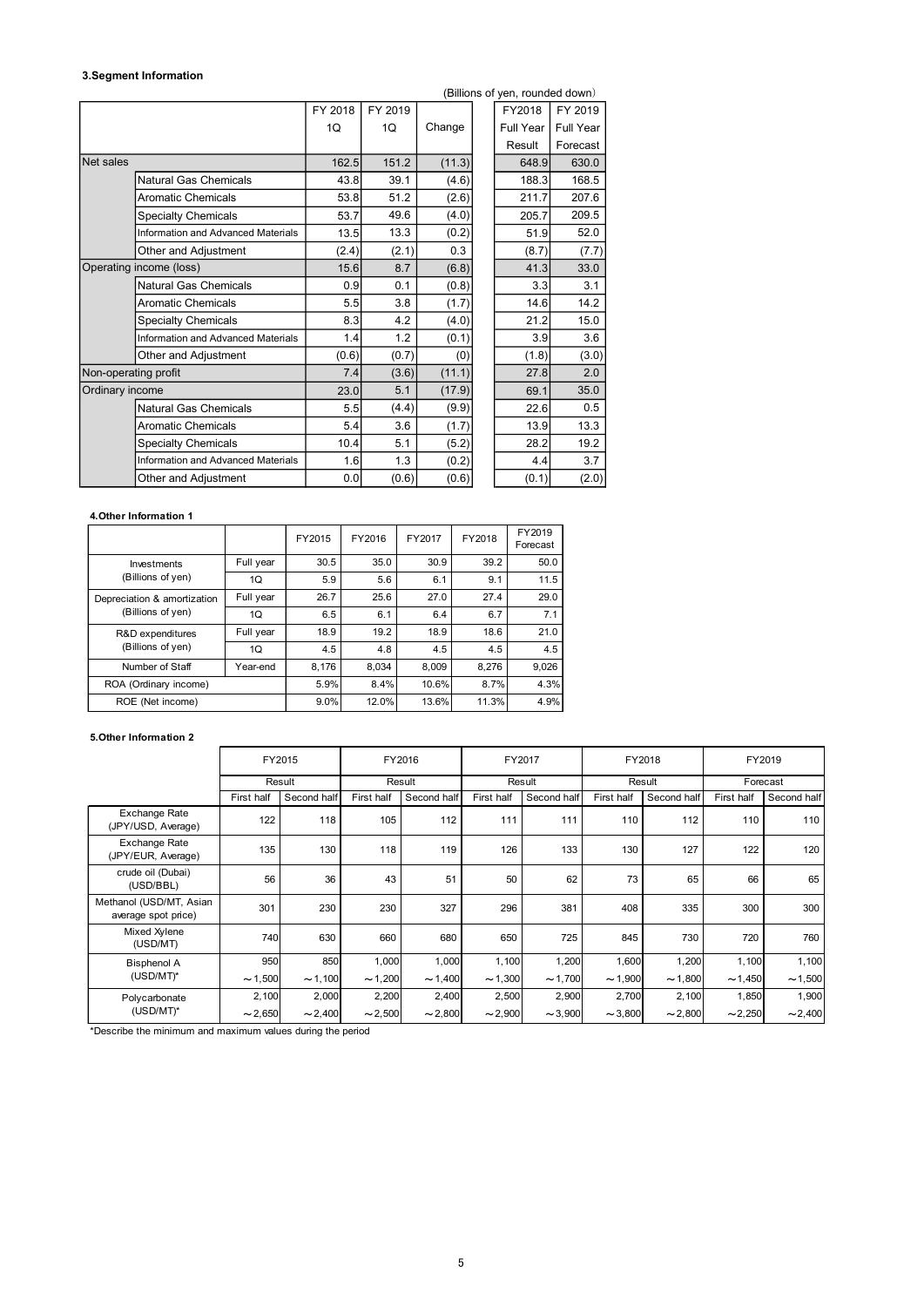## **Qualitative Information**

|                                      |             |             | (Billions of yen) |
|--------------------------------------|-------------|-------------|-------------------|
|                                      | FY2018 / 1Q | FY2019 / 1Q | Change            |
| Net sales                            | 162.5       | 151.2       | (11.3)            |
| Operating income                     | 15.6        | 8.7         | (6.8)             |
| Ordinary income                      | 23.0        | 5.1         | (17.9)            |
| Net income attributable to owners of | 18.5        | 3.5         |                   |
| the parent                           |             |             | (14.9)            |

# **Consolidated Business Results for This Period Overview of Results**

During the first quarter of the fiscal year ending March 2020 (April 1 - June 30, 2019), the world economy slowly recovered overall, despite a heightened sense of uncertainty due to trade frictions between the United States and China, the deceleration of China's economic growth, and growing concerns about the impact of financial and capital markets. The Japanese economy also saw gradual overall recovery, including continued improvement in employment, despite ongoing stagnation in some areas, particularly exports.

The management environment of the MGC Group remained challenging, as market prices of such key products as polycarbonates and purified isophthalic acid continued to decline.

The MGC Group's net sales decreased year on year, reflecting the decline in market prices for methanol, polycarbonates and other products.

Group operating income also fell year on year, despite an increase in the sales volume of special polycarbonates, due to significant drops in market prices for polycarbonates and purified isophthalic acid, which were high in the same period of the previous fiscal year.

Ordinary income also decreased, due to the fall in operating income as well as a significant deterioration in equity in earnings (losses) of affiliated companies related to overseas methanol producing companies. As described below, this reflected one-off costs recorded at a joint venture in Saudi Arabia.

MGC's equity method affiliate Japan Saudi Arabia Methanol Co., Inc. (JSMC) and Saudi Basic Industries Corp. (SABIC) reached an agreement on June 24, 2019 regarding the Saudi Methanol Company (AR-RAZI), for which their joint venture agreement had expired. Based on this agreement, JSMC sold 50% of its shares in AR-RAZI (representing 25% of all AR-RAZI shares) to SABIC for US\$150 million, reducing its shareholding ratio to 25:75, and the two companies will continue the joint venture business for another 20 years under a new framework that includes the conditions below.

- (1) JSMC will pay SABIC US\$1,350 million as consideration for the continuation of the joint venture.
- (2) MGC and SABIC will discuss undertaking the commercialization of new energy-saving methanol technology as well as utilizing such technology to update the methanol plants of AR-RAZI.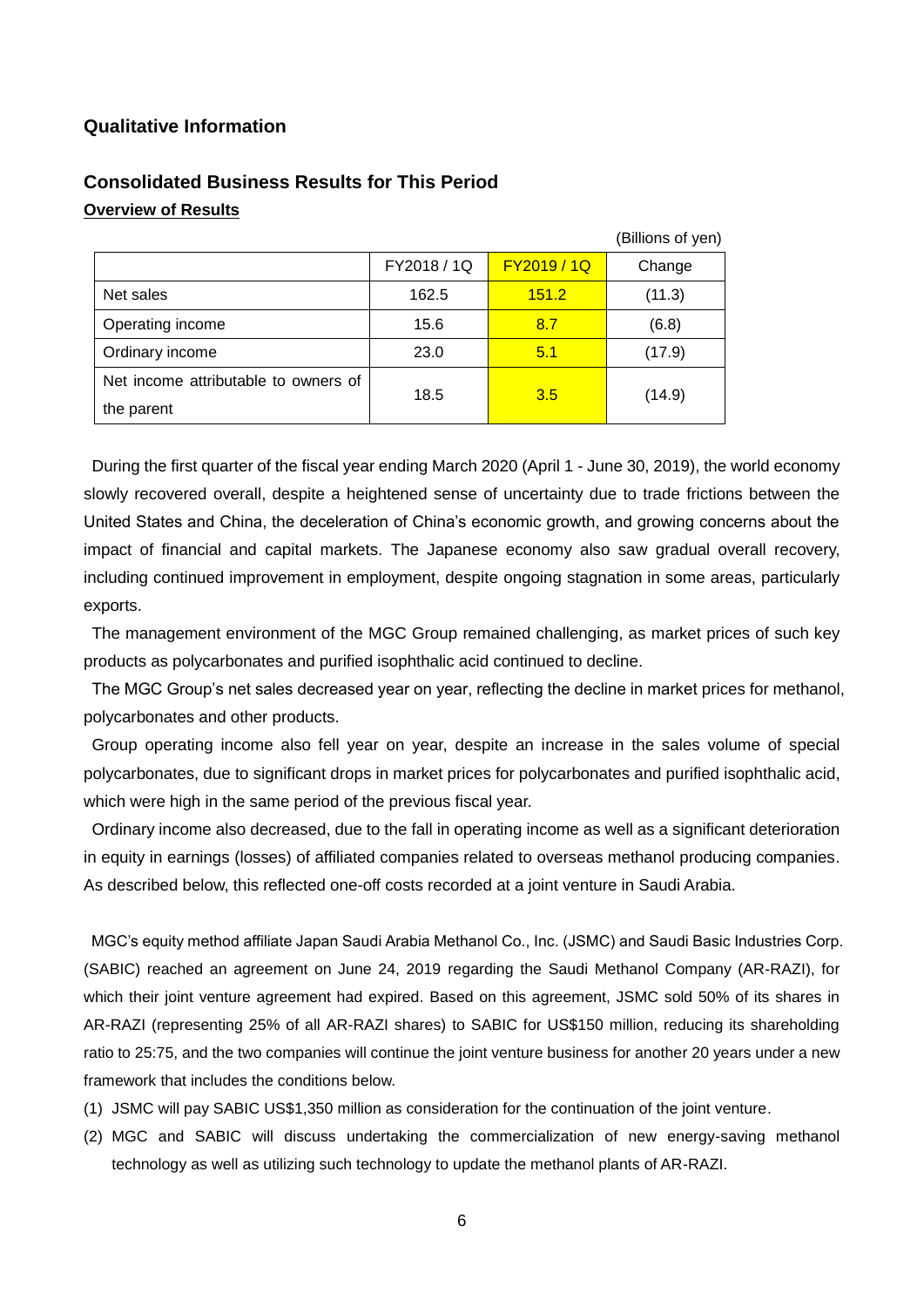In accordance with the conclusion of this agreement, from the first quarter of the fiscal year ending March 2020, the decrease in JSMC's ownership of AR-RAZI and the amortization of the consideration for the continuation of the joint venture have been reflected in equity in earnings of affiliates in the Consolidated Financial Statements. Furthermore, in the first quarter of the fiscal year ended March 2020, one-off expenses of ¥6.1 billion, including loss related to the sale of shares of AR-RAZI, was recorded under equity in earnings of affiliates.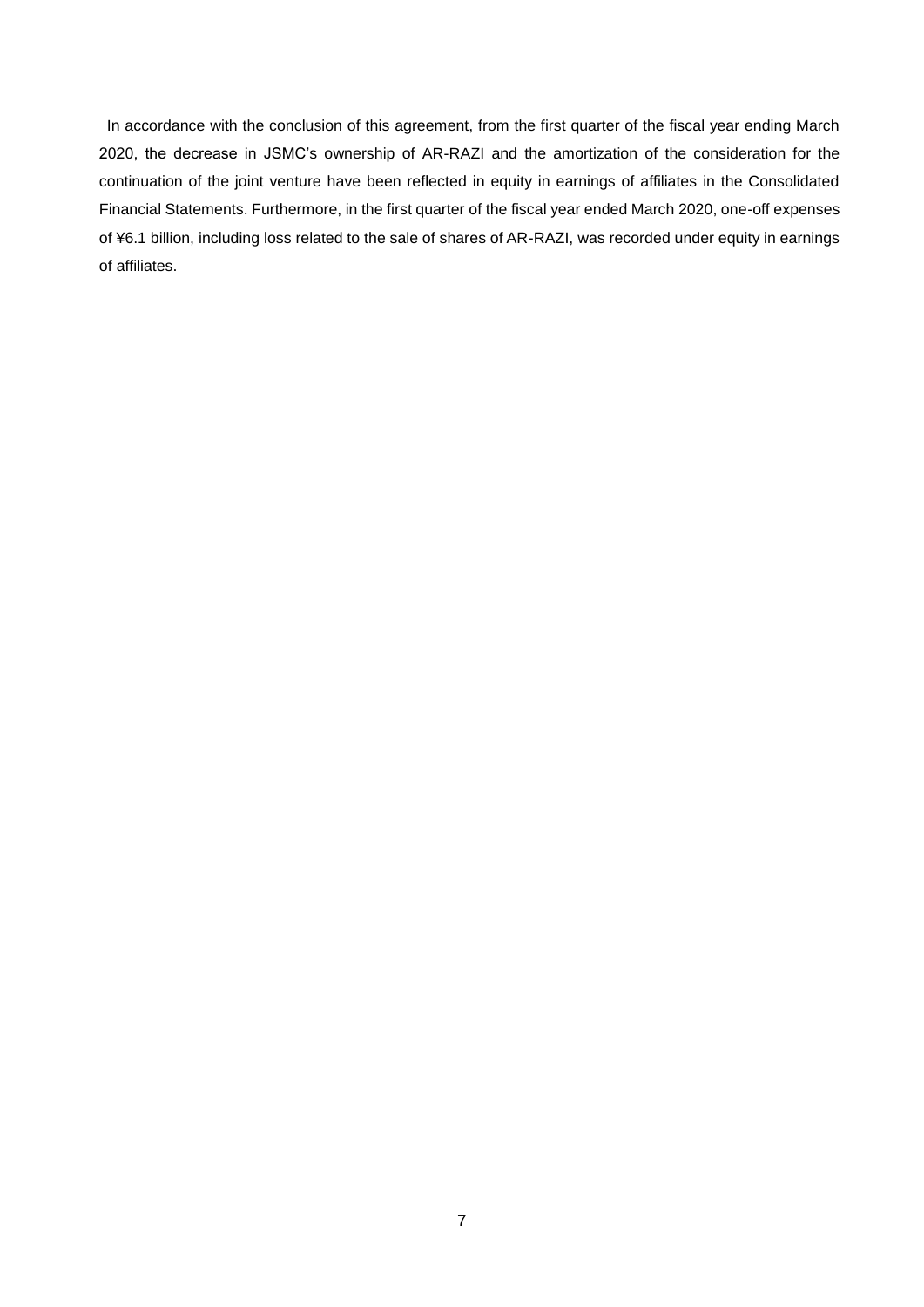## **Results by Business Segment**

## **Natural Gas Chemicals**

|                  |             |                  | (Billions of yen) |
|------------------|-------------|------------------|-------------------|
|                  | FY2018 / 1Q | <b>FY2019/1Q</b> | Change            |
| Sales            | 41.6        | 37.0             | (4.5)             |
| Operating income | 0.9         | 0.1              | (0.8)             |
| Ordinary income  | 5.5         | (4.4)            | (9.9)             |

The methanol business saw a decline in net sales due to a decrease in market prices compared with the same period of the previous year.

Methanol and ammonia-based chemicals posted decreased earnings due to lower market prices of MMA-based products and neopentyl glycol.

Crude oil and other energy sources achieved a year-on-year improvement in results, thanks in part to higher crude oil sales volume.

## **Aromatic Chemicals**

|                  |             |             | (Billions of yen) |
|------------------|-------------|-------------|-------------------|
|                  | FY2018 / 1Q | FY2019 / 1Q | Change            |
| Sales            | 53.7        | 51.1        | (2.6)             |
| Operating income | 5.5         | 3.8         | (1.7)             |
| Ordinary income  | 5.4         | 3.6         | (1.7)             |

Specialty aromatic chemical products posted earnings on par with the previous year, due in part to solid sales of meta-xylenediamine and aromatic aldehydes.

General-purpose aromatic chemical products suffered a year on year decrease in earnings. Negative factors included significantly lower market prices of purified isophthalic acid.

Foamed plastics suffered a year-on-year decline in earnings, primarily due to weak demand and a rise in fixed costs associated with the construction of production systems to meet new demand.